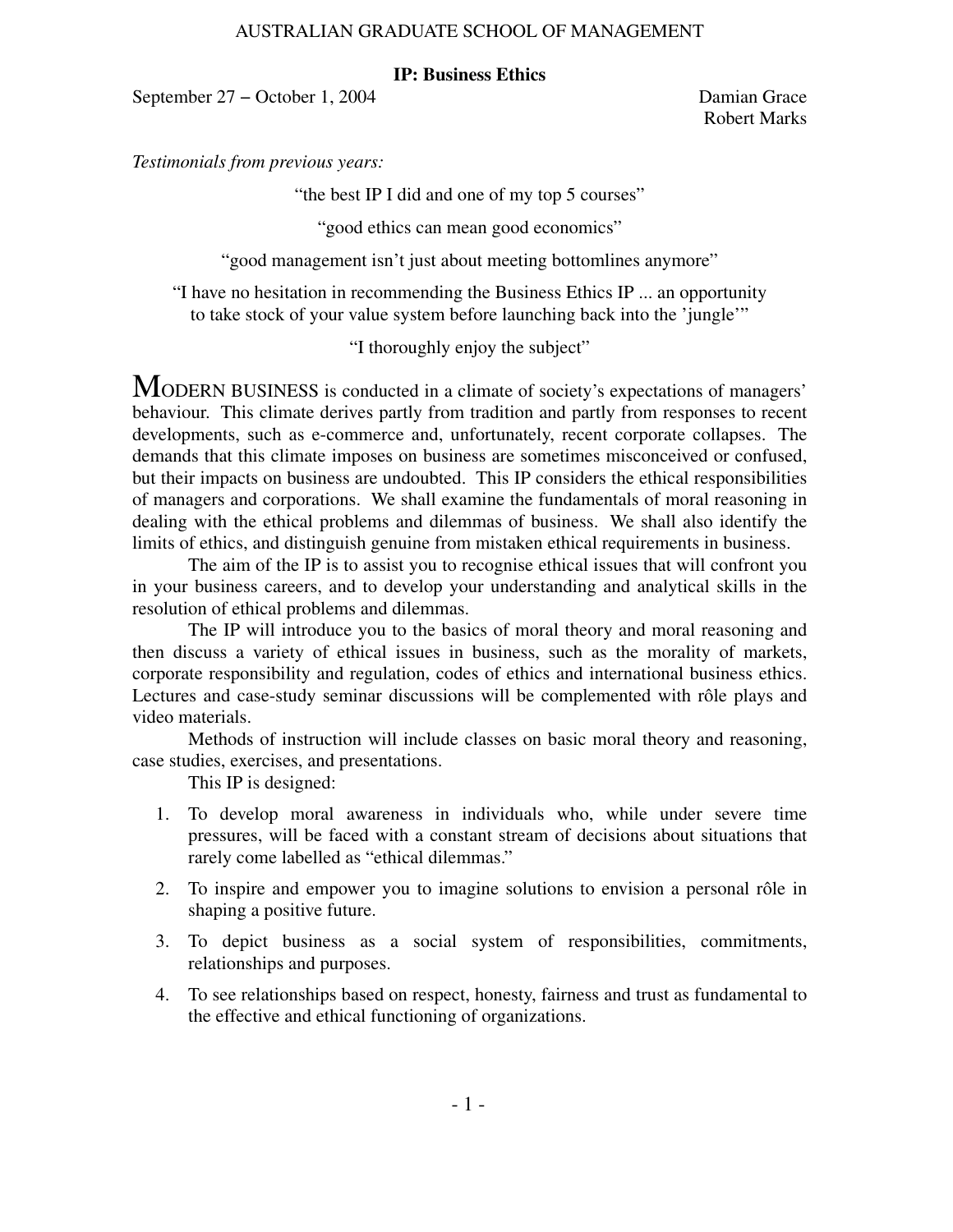- 5. To instil a recognition of a leader's responsibilities toward employees, customers, community, suppliers and owners.
- 6. To suggest how ethical awareness can provide benefits to an organization.

By the end of this IP, you should be able to:

- a. recognise and anticipate ethical issues in a range of business activities;
- b. use appropriate concepts and methods of reasoning to understand and resolve ethical problems and dilemmas in management;
- c. feel confident in explaining the importance of ethical considerations to stakeholders in business;
- d. use ethics imaginatively to enhance business decision making;
- e. recognise the value position you bring to management;
- f. identify some common forms of ethical failure and success in corporations;
- g. recognise that arguing for an ethical position is not mere preaching.

Among some of the thematic questions that arise in business ethics are the following: What, if any, are the social responsibilities of businesses? Under what conditions are managers obliged to become whistleblowers? How should multinational enterprises manage the problems of cultural relativism? In addition to these central kinds of questions, business ethics also includes such issues as workplace privacy, sexual harassment, employee rights, product liability and consumer rights, truth in advertising, and the nature of ethical managerial decision-making. Business ethicists proceed methodologically by taking the theoretical work of moral philosophy that throughout history has developed an assortment of theory, principles and concepts in ethics and applying these to the seemingly intractable questions of business ethics.

# **Assessment**

The IP will be graded as Satisfactory/Unsatisfactory. There will be four items for assessment, and you must submit all four:

- I. Your written responses to several ethical dilemmas. (5%)
- II. Your critique of an expert's responses to these dilemmas. (5%)
- III. Class participation, including team presentation of a case in class, with a one- or two-page outline. Each member of the class will be required to participate in the presentation of a case discussion or other class activity, as well as general discussion. Cases for discussion will be dsitributed in class on Monday. A oneor two-page summary of presentations should be prepared for the class beforehand. Assessment will be based on general participation, involvement in specific activities, and the one- or two-page summary; class participation will be worth 30% of the total mark. In this exercise you should at the very least:
	- identify the ethical issues at stake and if necessary indicate why they are ethical;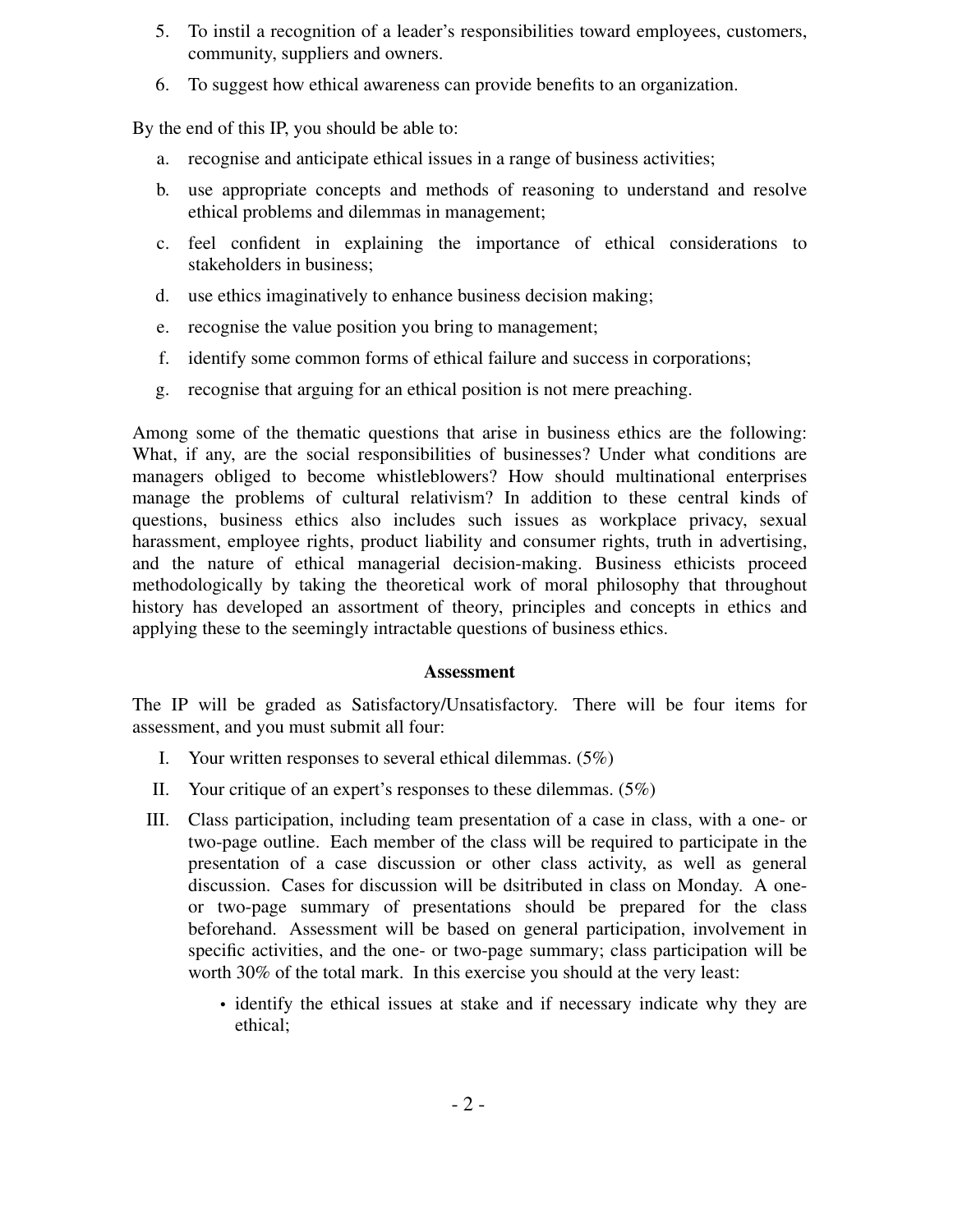- present the facts and the salient values upon which you will deliberate;
- argue for a conclusion indicating what objections you have taken into account;
- suggest what measures should be taken to discourage misconduct, and encourage ethical conduct;
- suggest how you would encourage your organisation to adopt these measures.
- IV. A five-page essay on a topic to be advised in class. It should be submitted by 8 October. The essay will be worth 60% of the assessment.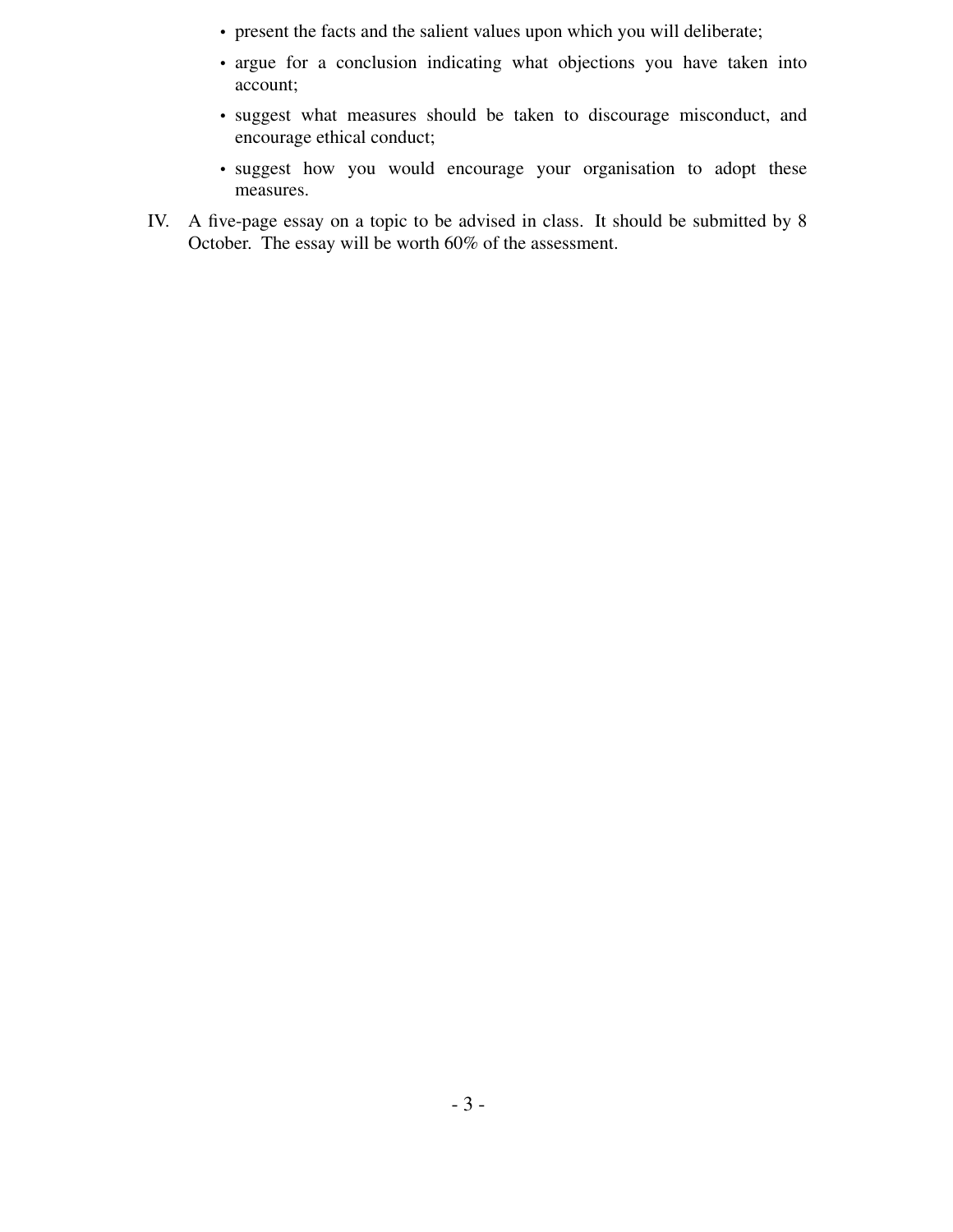#### **Program timetable**

The first session of each day will begin at 9:00, break at 10:45 for 30 minutes, and conclude at 1:00 for lunch. On Wednesay and Thursday there will be presentation sessions from 2:00 to 3:00 here. Afternoons will be available for reflecting, reading, writing, and syndicate discussions. There will be homework consisting of reading and other tasks for nights 1 to 4 inclusive.

#### *Day 1: Introduction.*

What do you hope to get out of this IP? Ethics, economics and game theory − REM What is ethics? – REM & DG Mr Ethicist's short cases:

> The importance of reflection as a tool. What ethical problems have you encountered in business that have caused you to reflect on your ethics? Moral theory and moral reasoning in business

Amoral theories of business − Friedman and Carr. Stakeholder analysis.

#### *Break*

Icebreaker Bayer's article Theories of morality: subjectivism, egoism, and relativism; Utilitarianism and deontology. What is an ethical opinion? Principled conduct. The avoidance of hypocricy. Defining the issue. Nobody admits ethical defeat Ethics costs Accountability and responsibility — the 9/11 Report Ethical empowerment Is good ethics good business?

#### *Day 2: Ethical issues in corporations*

Report back on homework − REM Mr Ethicist: responses − REM Ethics and the market system − DG What is a corporation? What are the responsibilities of managers in corporations? Can a corporation have a conscience? − DG Rational decision making and results − REM

### *Break*

Issues in corporate ethics:

Social costs and social responsibilities Trust and competition Workers and consumers The environment James Hardie Corporate philanthropy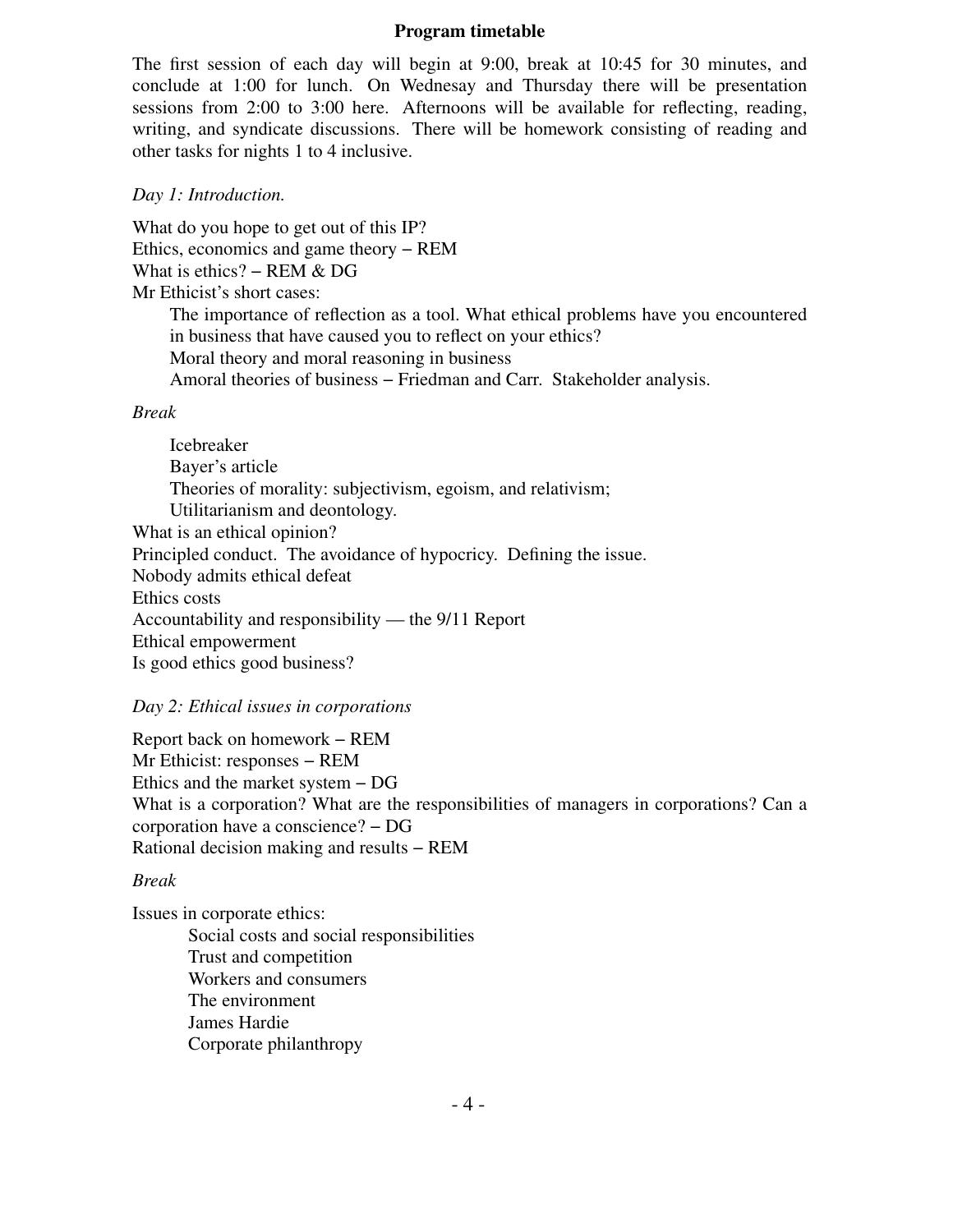### *Day 3: Corporate governance*

Report back on homework − REM Mr Ethicist: his answers The temptations Control systems, accountability and responsibility Directors, boards and managers

## *Break*

Shareholders − Cadbury Report recommendations Corporate sustainability and corporate collapse: HIH, Harris Scarfe Regulation & ethics — watchdogs and auditors: Andersen's

## *Day 4: International business & ethical relativism.*

Report back on homework − REM Principles of international business ethics Business across cultural contexts Politics and business Gifts and bribes Discrimination issues

## *Break*

Multinational corporations (MNCs) The responsibilities of MNCs to stakeholders Ethics codes and legal regulation for MNCs

## *Day 5: Structuring ethics in organisations*

Report back on homework Incentives and disincentives−REM Structures and cultures to support ethics Leadership Rôles and organisations: do rôles absolve us of moral responsibility?

*Break*

Codes of ethics and conduct Decision models — Bayer revisited Regulation Principles — the Sistine Chapel model Whistleblowing: Johnson case; Dennis Gioia and the Pinto Review and conclusions

## **Class discussions**

Key questions that should be addressed in class discussions are set out below. They are not the only questions you might ask, but you are a useful starting point.